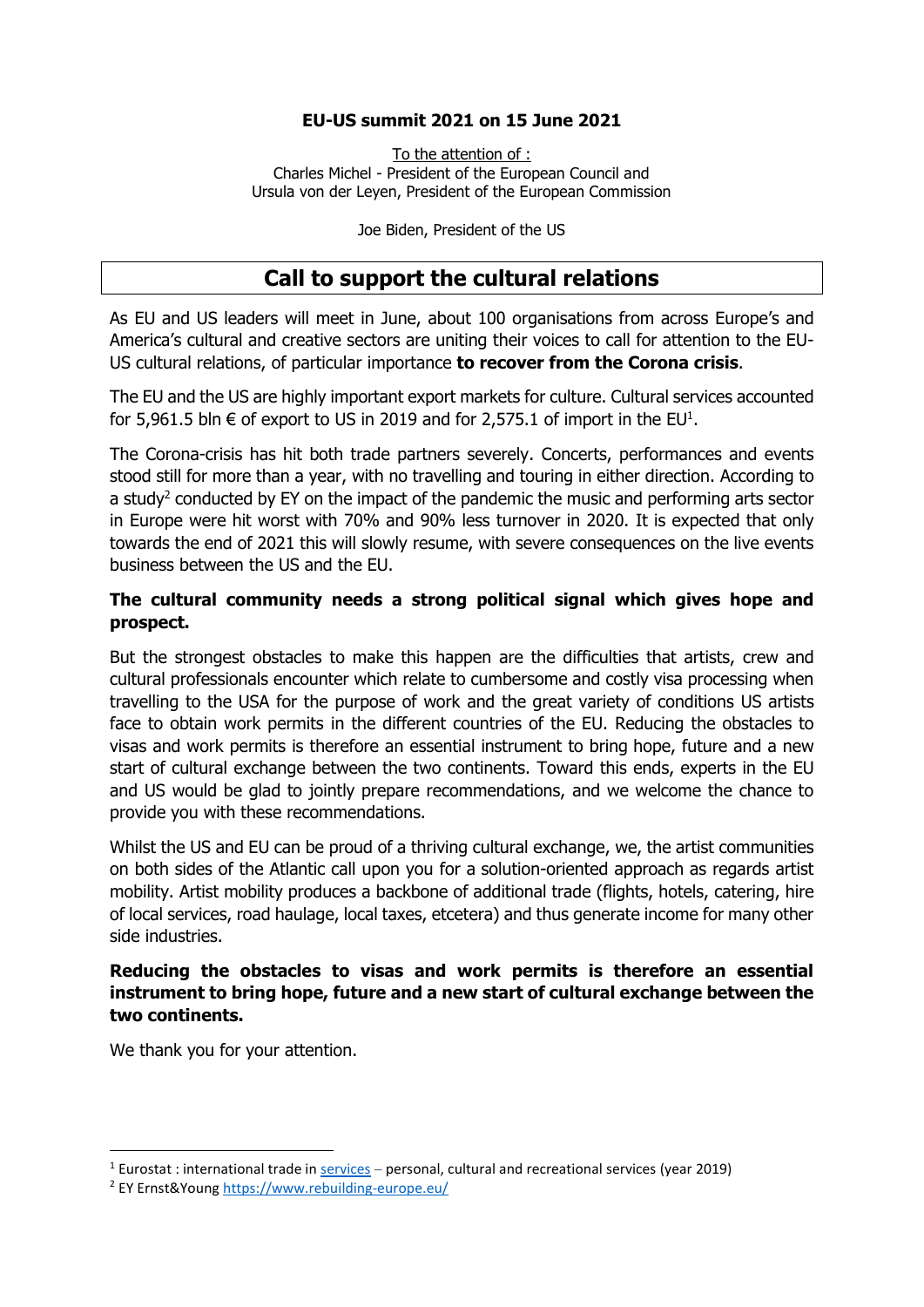#### On behalf of the following signatories<sup>3</sup>

- 2Luck Concepts
- 5000 LTD
- A2IM American Association of Independent Music
- Aakash Odedra Company
- AEAA
- AEPO-ARTIS
- AFEM Association For Electronic Music
- AK Foundation for Dance Inc.
- Akram Khan Company
- alba KULTUR Office for Global Music
- Arena Resilience Alliance
- Arts Midwest
- Association Européenne des Conservatoires, Académie de Musique
- BBK Bundesverband Bildender Künstlerinnen und Künstler
- Between the Seas: Mediterranean Performing Arts
- CEC ArtsLink
- Centre Européen de Musique
- Circostrada Network
- Culture Action Europe
- Dance Managers Collective
- 21 Dance USA
- DE CONCERT !
- Dutch Music Export
- EDN European Dancehouse Network
- EJN Europe Jazz Network
- ELIA globally connected European network for higher arts education
- Elsie management
- ENCATC
- Erwin Maas Independent
- ESNS Eurosonic Noorderslag
- Europa Distribution The European Network of Independent Film Publishers and Distributors
- European Circus Association

<sup>&</sup>lt;sup>3</sup> names and e-mail addresses can be obtained with the contacts of this letter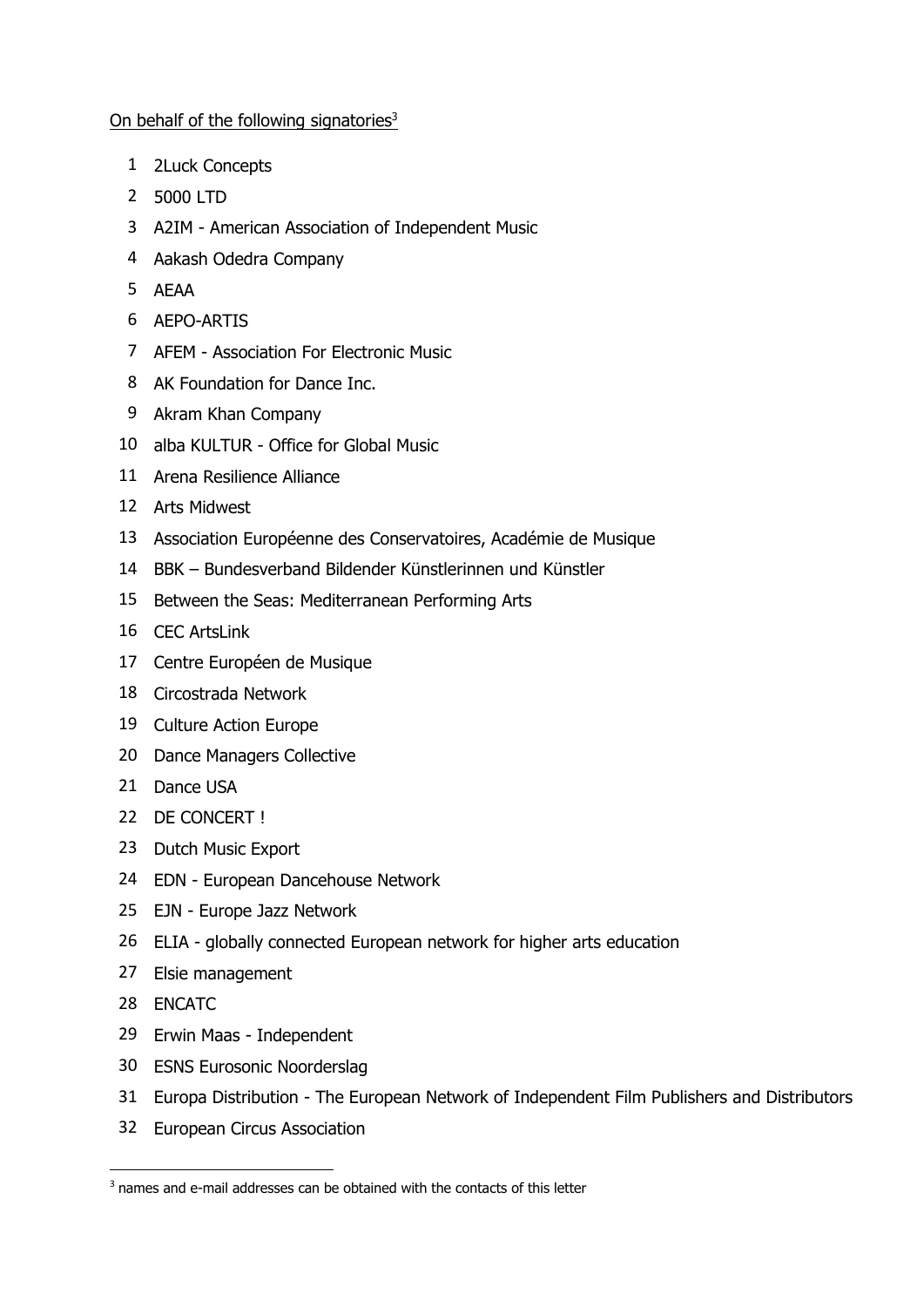- European Coalitions for Cultural Diversity (ECCD)
- European Cultural Foundation
- European Federation of National Youth Orchestras (EFNYO)
- European Festivals Association
- European Games Developer Federation (EGDF)
- European Music Council
- European Music Exporters Exchange EMEE
- European Music Managers Alliance (EMMA)
- European Orchestra Federation EOFed
- European Theatre Convention
- FACE Foundation
- FEDEC European federation of professional circus schools
- FEDECRAIL
- Federation for European Storytelling
- Feld Entertainment, Inc.
- female:pressure
- Folk Alliance International
- German Centre of the International Theatre Institute
- gigmit
- globalFEST
- IAO (International Artist Organisation)
- ICMP -The International Confederation of Music Publishers
- IETM International network for contemporary performing arts
- IFPI representing the recording industry worldwide
- IMPALA Independent Music Companies Association
- IMPF (Independent Music Publishers International Forum)
- IN SITU European Platform for Artistic Creation in Public Space
- Innovation Network of European Showcases (INES)
- International Music Council
- International Music Managers Forum
- Internationale Gesellschaft der Bildenden Künste (IGBK) (German NC of Int. Association of Art IAA)
- JM International
- League of American Orchestras
- Literature Across Frontiers
- Live DMA European network for live music venues, clubs and festivals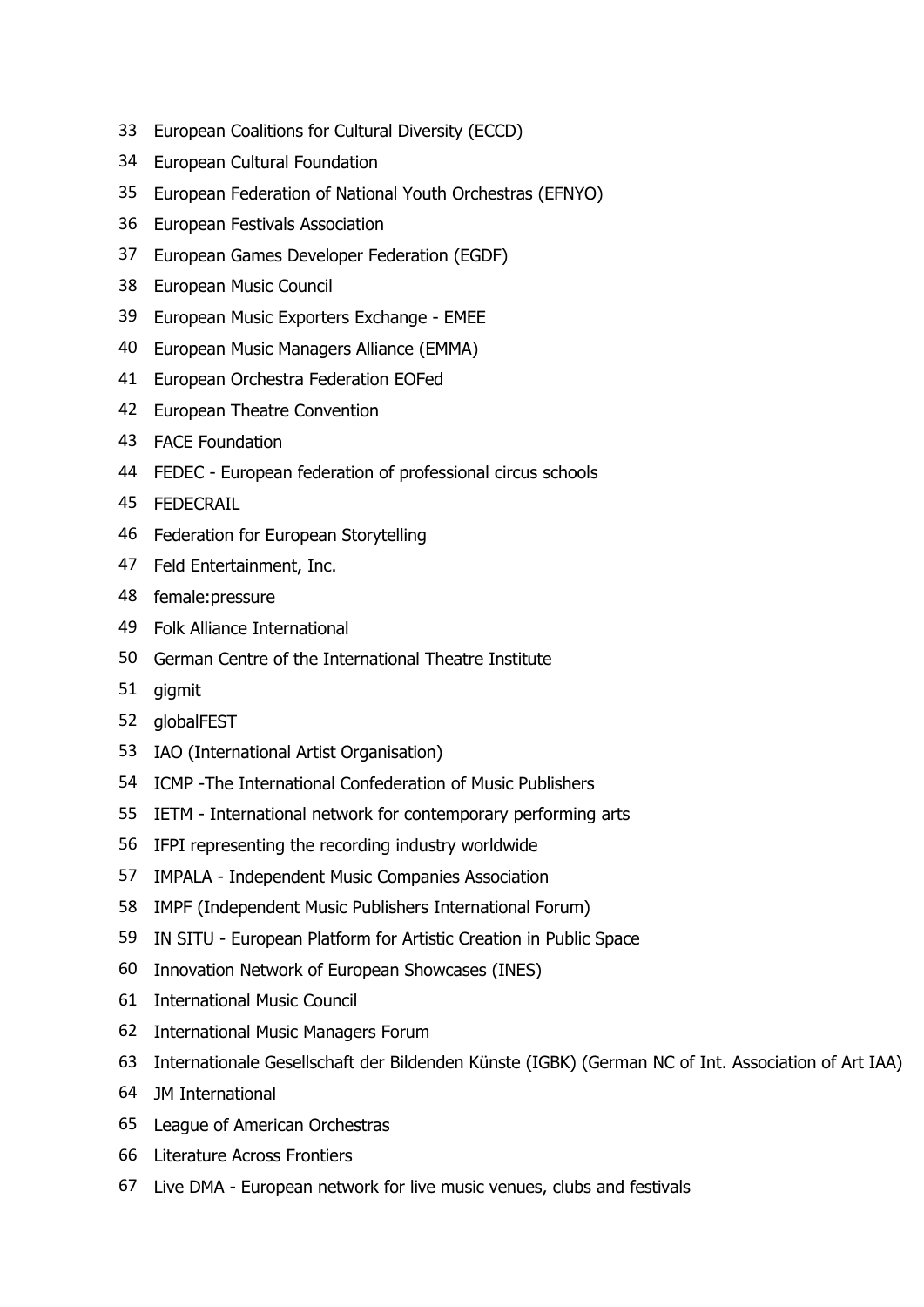- Martin E. Segal Theatre Centre, The CUNY Graduate Center
- MobiCulture
- More Europe external cultural relations
- Musikhochschulen
- NAMM National Association of Music Merchants
- NAPAMA
- National Performance Network
- New Music USA
- New York City Center
- On the Move
- Opera Europa
- Opera America
- Pearle\*-Live Performance Europe
- PEN America
- PRODISS
- Production Services Association
- REMA Early Music in Europe
- Res Artis
- Roberto Cimetta Fund
- Rosie Kay Dance Company
- Sistema Europe
- Skye Blue Productions
- SOS Save Our Spectrum
- Tamizdat
- The Arts and Theatre Institute, Czech Republic
- ENCC The European Network of Cultural Centres
- The Green Room
- The Society for the Preservation and Advancement of the Harmonica (SPAH)
- Trans Europe Halles
- Western Arts Alliance
- Yourope The European Festival Association